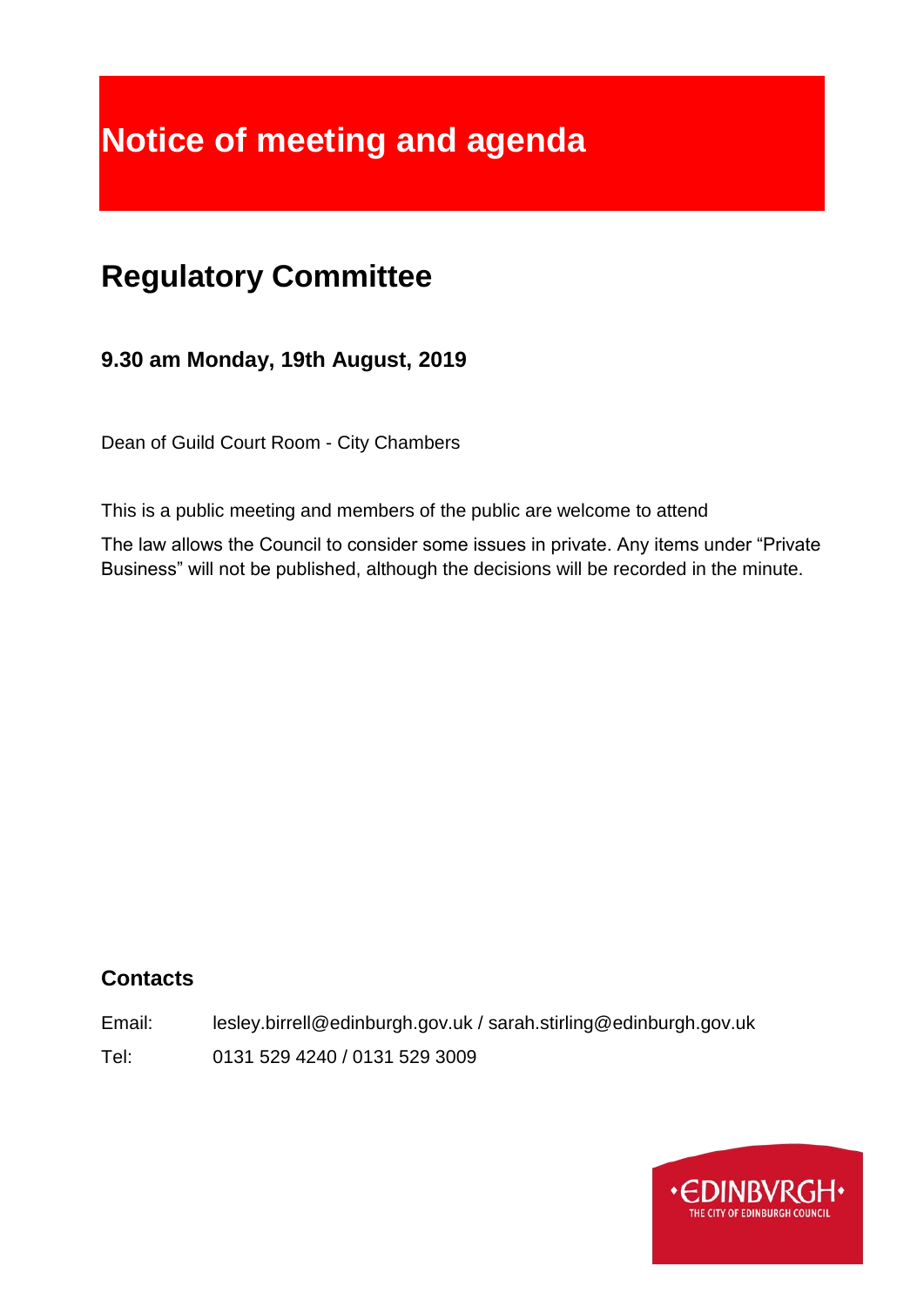# **1. Order of Business**

**1.1** Including any notices of motion and any other items of business submitted as urgent for consideration at the meeting.

# **2. Declaration of Interests**

**2.1** Members should declare any financial and non-financial interests they have in the items of business for consideration, identifying the relevant agenda item and the nature of their interest.

#### **3. Deputations**

**3.1** If any.

#### **4. Minutes**

| 4.1                           | Minute of the Regulatory Committee of 20 May 2019 – submitted<br>for approval as a correct record                              | $5 - 8$   |  |
|-------------------------------|--------------------------------------------------------------------------------------------------------------------------------|-----------|--|
| <b>5. Rolling Actions Log</b> |                                                                                                                                |           |  |
| 5.1                           | <b>Rolling Actions Log</b>                                                                                                     | $9 - 12$  |  |
| <b>6. Business Bulletin</b>   |                                                                                                                                |           |  |
| 6.1                           | <b>Regulatory Committee Business Bulletin</b>                                                                                  | $13 - 18$ |  |
| <b>7. Executive Decisions</b> |                                                                                                                                |           |  |
| 7.1                           | Air Weapons and Licensing (Scotland) Act 2015 - Repeal of<br>Theatres Act 1968 - Update After Initial Consultation – Report by | $19 - 46$ |  |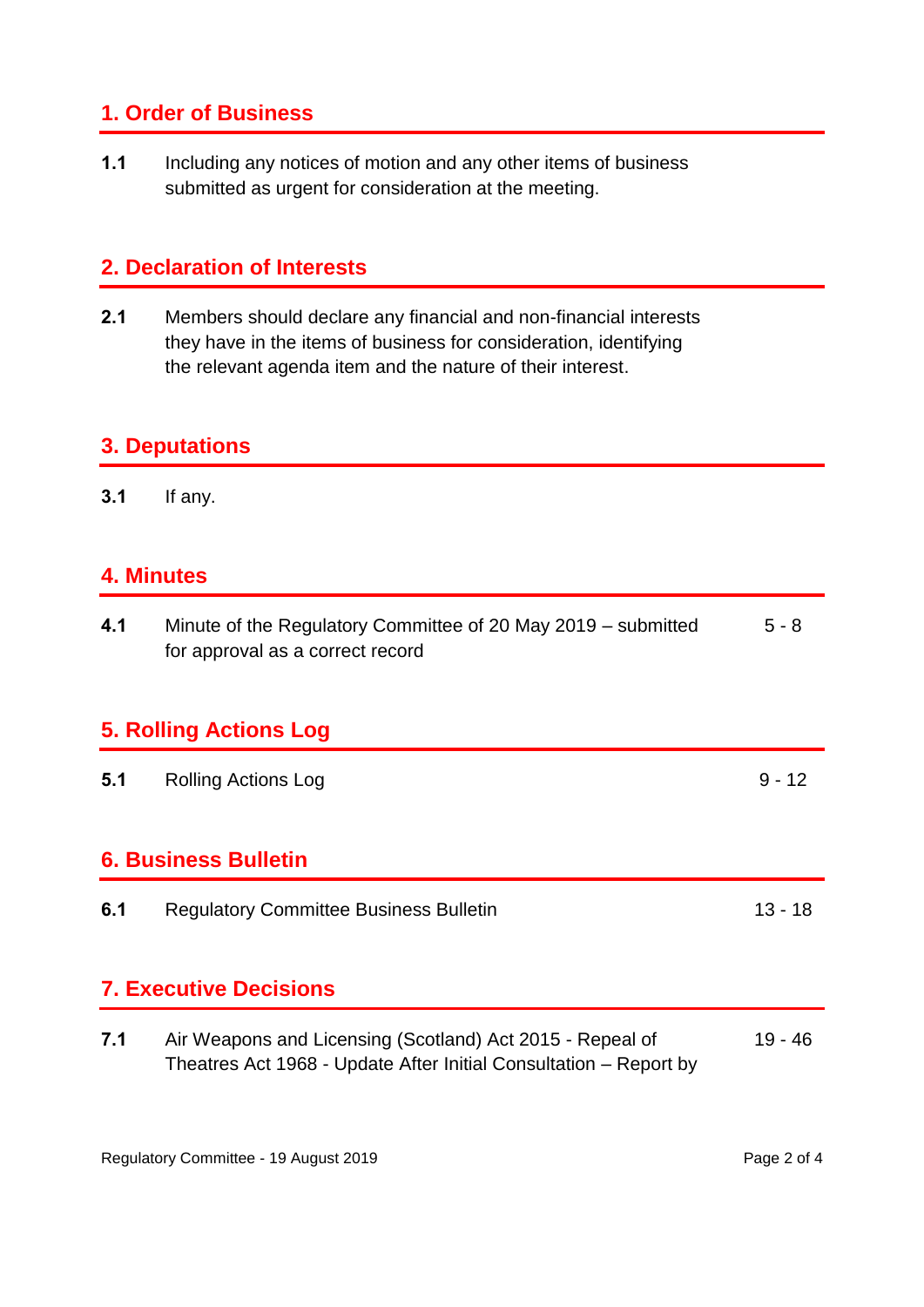Regulatory Services Manager

| 7.2 | <b>Request for Variation - Taxi Vehicle Licence Conditions</b><br>(Advertising) - Report by Regulatory Services Manager | 47 - 60   |
|-----|-------------------------------------------------------------------------------------------------------------------------|-----------|
| 7.3 | Taxi Stance Appointment - East Market Street – Report by<br><b>Regulatory Services Manager</b>                          | $61 - 66$ |

#### **8. Routine Decisions**

**8.1** None.

# **9. Motions**

**9.1** None.

#### **Andrew Kerr**

Chief Executive

#### **Committee Members**

Councillor Catherine Fullerton (Convener), Councillor Denis Dixon (Vice-Convener), Councillor Scott Arthur, Councillor Max Mitchell, Councillor Cameron Rose, Councillor Neil Ross, Councillor Donald Wilson, Councillor Derek Howie and Councillor Susan Rae

# **Information about the Regulatory Committee**

The Regulatory Committee consists of 9 Councillors and is appointed by the City of Edinburgh Council. The Regulatory Committee usually meets in the Dean of Guild Court Room in the City Chambers on the High Street in Edinburgh. There is a seated public gallery and the meeting is open to all members of the public.

#### **Further information**

If you have any questions about the agenda or meeting arrangements, please contact Lesley Birrell, Committee Services, City of Edinburgh Council, Business Centre 2.1, Waverley Court, 4 East Market Street, Edinburgh EH8 8BG, Tel 0131 529 4240 / 0131 529 3009, email lesley.birrell@edinburgh.gov.uk / sarah.stirling@edinburgh.gov.uk.